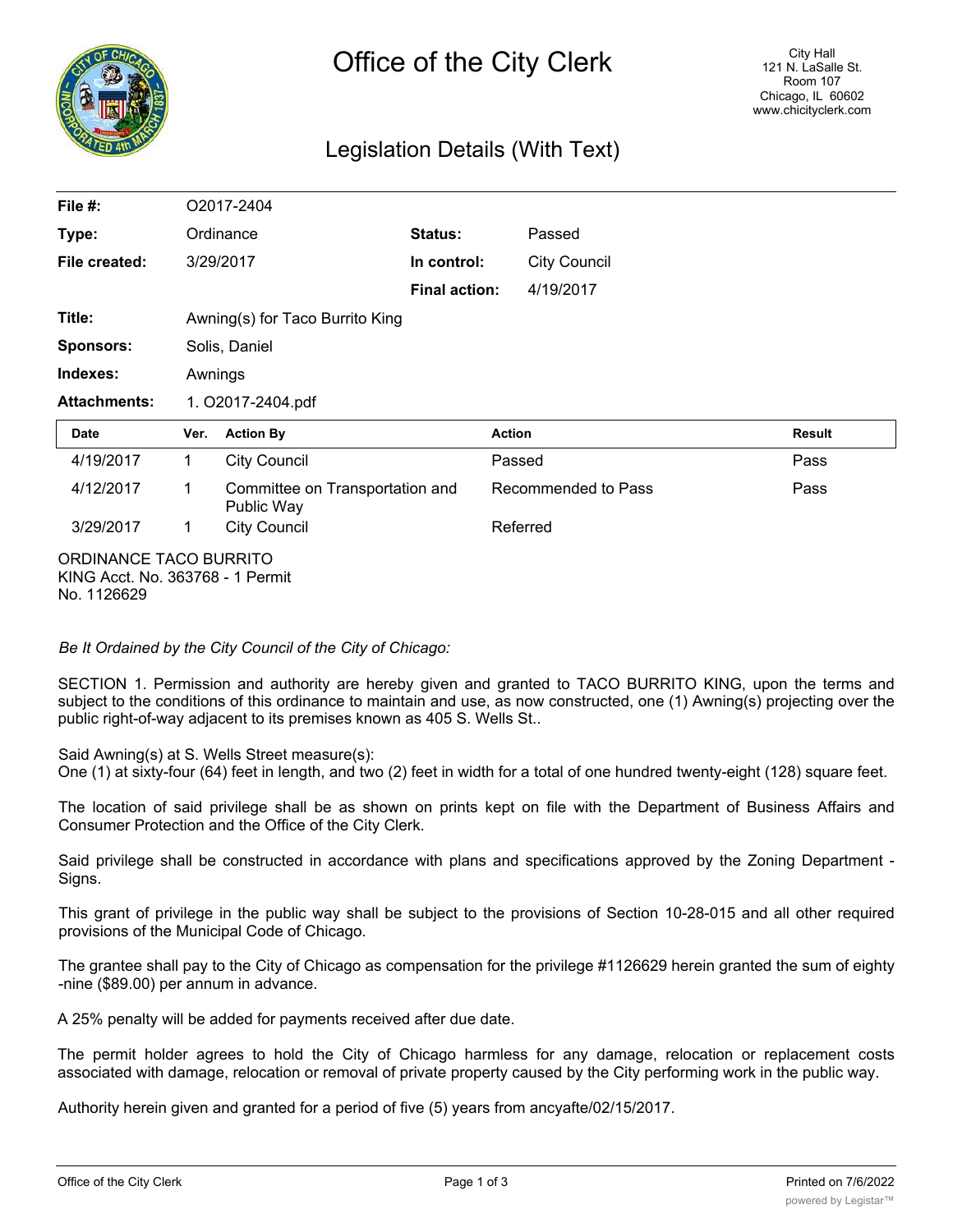*Alderman "\*/\ /*

Daniel S. Solis 25th Ward

Page 1

## AWM IMG

L|05 s s

*. - 2 i*  $\overline{\mathsf{L}}$ i  $\overline{\mathsf{L}}$ '  $\mathsf{L}$ '  $\mathsf{L}$ '  $\mathsf{L}$ '  $\mathsf{L}$ ' t

**1/& <\_**

Department of Business Affairs and Consumer Protection Small Business Center - Public Way Use Unit City Hall - 121 N. LaSalle Street, Room 800 • Chicago, IL 60602 312-74-GOBIZ/312-744-6249 • (312) 744-1944 (TTY) http://w\v\v.cit\'ofchicago.ore/bacp <http://w/v/v.cit/'ofchicago.ore/bacp>

**03/29/2017**

**Alderman Daniel S. Solis** Ward # 25 City of Chicago City Hall, Room 304 121 North LaSalle Street Chicago, Illinois 60602